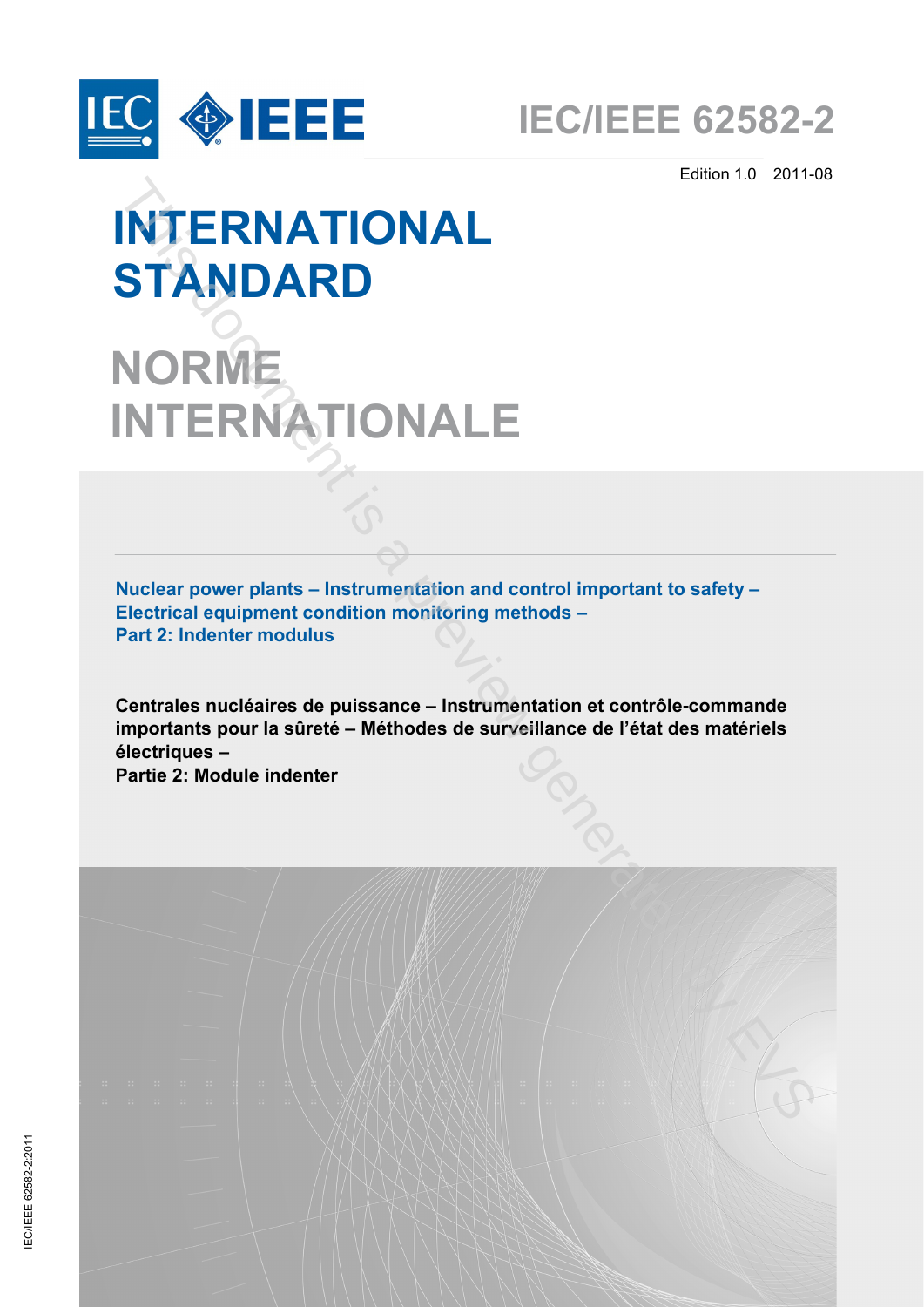

# **THIS PUBLICATION IS COPYRIGHT PROTECTED Copyright © 2011 IEC, Geneva, Switzerland**

# **Copyright © 2011 IEEE**

All rights reserved. Unless otherwise specified, no part of this publication may be reproduced or utilized in any form or by any means, electronic or mechanical, including photocopying and microfilm, without permission in writing being secured.

Requests for permission to reproduce should be addressed to either IEC at the address below or IEC's member National Committee in the country of the requester or from IEEE.

3, rue de Varembé<br>CH-1211 Geneva 20

IEC Central Office<br>
3. rue de Varembé CH-1211 Geneva 20 New York, NY 10016-5597<br>
Switzerland United States of America Switzerland United States of America<br>
Email: inmail@iec.ch<br>
Email: stds.ipr@ieee.org Email: inmail@iec.ch Email: stds.ipr@ieee.org<br>
Web: www.iec.ch Web: www.ieee.org Web: www.ieee.org

# **About the IEC**

The International Electrotechnical Commission (IEC) is the leading global organization that prepares and publishes International Standards for all electrical, electronic and related technologies.

#### **About the IEEE**

IEEE is the world's largest professional association dedicated to advancing technological innovation and excellence for the benefit of humanity. IEEE and its members inspire a global community through its highly cited publications, conferences, technology standards, and professional and educational activities.

#### **About IEC/IEEE publications**

The technical content of IEC/IEEE publications is kept under constant review by the IEC and IEEE. Please make sure that you have the latest edition; corrigenda or amendments might have been published.

■ IEC catalogue of publications: www.iec.ch/searchpub

The IEC online catalogue enables you to search by a variety of criteria (reference number, text, technical committee,…). It also gives information on projects, withdrawn and replaced publications.

**IEEE** products and services : www.ieee.org/go/shop

IEEE publishes nearly a third of the world's technical literature in electrical engineering, computer science, and electronics. Browse the latest publications including standards, draft standards, standards collections, and much more.

■ IEC Just Published: www.iec.ch/online\_news/justpub

Stay up to date on all new IEC publications. Just Published details all new publications released. Available online and also by monthly email.

**Electropedia: www.electropedia.org** 

The world's leading online dictionary of electronic and electrical terms containing more than 20 000 terms and definitions in English and French, with equivalent terms in additional languages. Also known as the International Electrotechnical Vocabulary online.

■ Customer Service Centre: www.iec.ch/webstore/custserv If you wish to give us your feedback on this publication or need further assistance, please visit the Customer Service Centre FAQ or contact us: Email: csc@iec.ch Tel.: +41 22 919 02 11 Fax: +41 22 919 03 00 All pair exp[re](http://www.iec.ch/searchpub)ssions and the pair of the pair of the properties of the matterns in the control of the system of the system of the system of the system of the system of the system of the system of the system of the system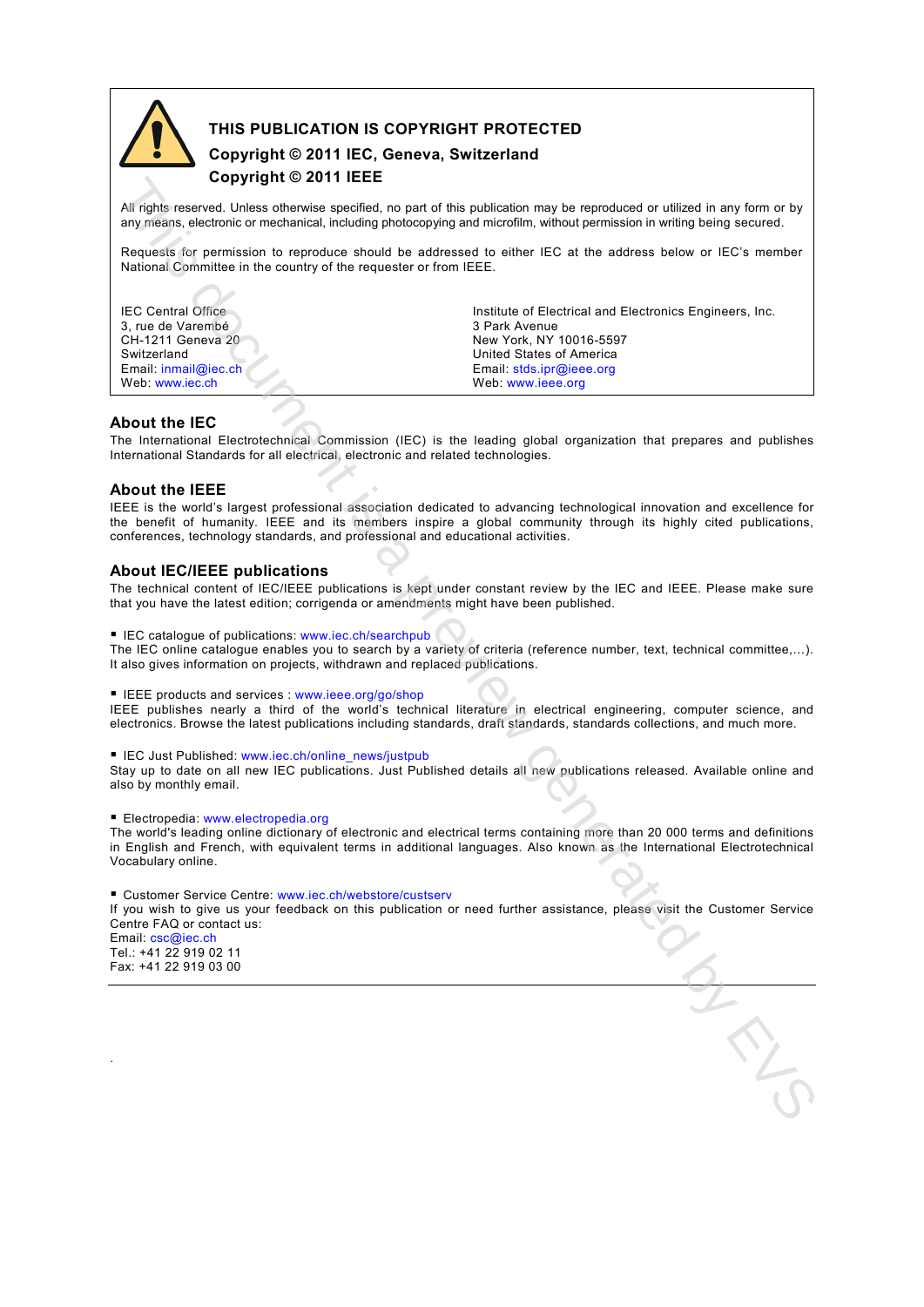



Edition 1.0 2011-08

# **INTERNATIONAL STANDARD**

**NORME**

**Nuclear power plants – Instrumentation and control important to safety – Electrical equipment condition monitoring methods – Part 2: Indenter modulus**

**Centrales nucléaires de puissance – Instrumentation et contrôle-commande importants pour la sûreté – Méthodes de surveillance de l'état des matériels électriques – INTERNATIONAL**<br> **INTERNATIONALE**<br>
INTERNATIONALE<br>
INTERNATIONALE<br>
Nuclear power plants – instrumentation and control important to safety –<br>
Electrical equipment condition moniforing methods –<br>
cantrales nuclearizes de pui

**Partie 2: Module indenter**

INTERNATIONAL ELECTROTECHNICAL **COMMISSION** 

**COMMISSION** ELECTROTECHNIQUE INTERNATIONALE **Example 2018** PRICE CODE



ICS 27.120.20 ISBN 978-2-88912-667-5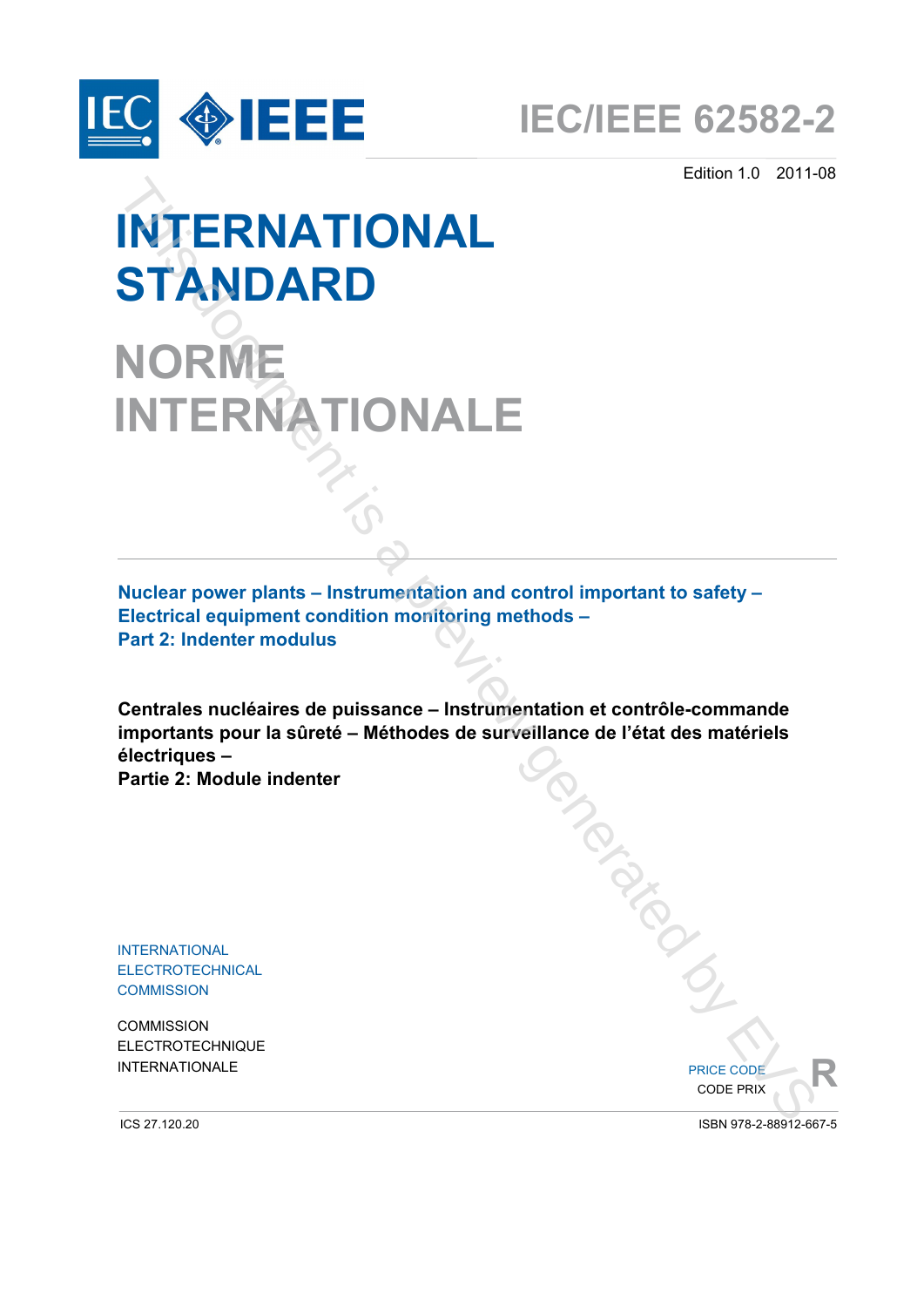# **CONTENTS**

| 1                                                                                     |                                                                                      |                                                                                    |  |  |  |
|---------------------------------------------------------------------------------------|--------------------------------------------------------------------------------------|------------------------------------------------------------------------------------|--|--|--|
| 2                                                                                     |                                                                                      |                                                                                    |  |  |  |
| 3                                                                                     |                                                                                      |                                                                                    |  |  |  |
| 4                                                                                     |                                                                                      |                                                                                    |  |  |  |
| 5                                                                                     |                                                                                      |                                                                                    |  |  |  |
|                                                                                       | 5.1                                                                                  |                                                                                    |  |  |  |
|                                                                                       | 5.2                                                                                  |                                                                                    |  |  |  |
|                                                                                       | 5.3                                                                                  |                                                                                    |  |  |  |
|                                                                                       | 5.4                                                                                  |                                                                                    |  |  |  |
| 6                                                                                     |                                                                                      |                                                                                    |  |  |  |
|                                                                                       | 6.1                                                                                  |                                                                                    |  |  |  |
|                                                                                       | 6.2                                                                                  |                                                                                    |  |  |  |
|                                                                                       | 6.3                                                                                  |                                                                                    |  |  |  |
|                                                                                       | 6.4                                                                                  |                                                                                    |  |  |  |
|                                                                                       | 6.5                                                                                  |                                                                                    |  |  |  |
|                                                                                       | 6.6                                                                                  |                                                                                    |  |  |  |
|                                                                                       | 6.7                                                                                  |                                                                                    |  |  |  |
|                                                                                       | 6.8                                                                                  |                                                                                    |  |  |  |
|                                                                                       | 6.9                                                                                  |                                                                                    |  |  |  |
|                                                                                       |                                                                                      |                                                                                    |  |  |  |
|                                                                                       |                                                                                      | Annex A (informative) Examples illustrating factors affecting the variation of the |  |  |  |
|                                                                                       |                                                                                      | Annex B (informative) Example of a measurement report for indenter measurements in |  |  |  |
|                                                                                       |                                                                                      |                                                                                    |  |  |  |
|                                                                                       |                                                                                      |                                                                                    |  |  |  |
|                                                                                       |                                                                                      |                                                                                    |  |  |  |
| Figure 1 – A schematic representation of the geometry and dimensions of the probe tip |                                                                                      |                                                                                    |  |  |  |
|                                                                                       |                                                                                      |                                                                                    |  |  |  |
|                                                                                       |                                                                                      | Figure A.1 - Example of local variation of indenter modulus due to variation in    |  |  |  |
|                                                                                       |                                                                                      |                                                                                    |  |  |  |
|                                                                                       |                                                                                      |                                                                                    |  |  |  |
|                                                                                       | Figure A.4 - Example of change of indenter modulus value in laboratory conditions of |                                                                                    |  |  |  |
|                                                                                       | a hygroscopic sample after removal from long-term exposure in a heat chamber 17      |                                                                                    |  |  |  |
|                                                                                       | Figure A.5 - Adaptation of a decay curve to the measured indenter modulus values in  |                                                                                    |  |  |  |
|                                                                                       |                                                                                      |                                                                                    |  |  |  |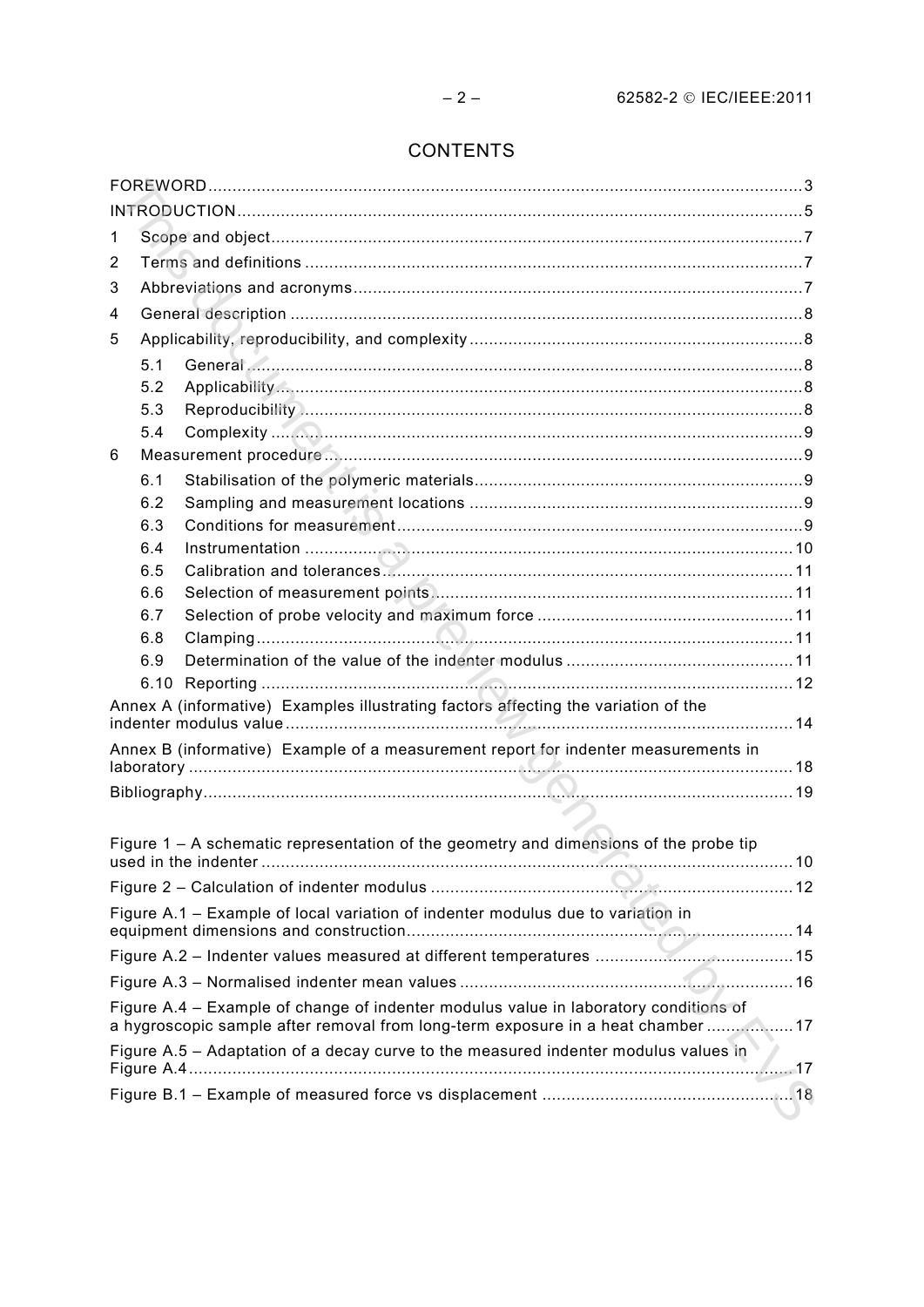# INTERNATIONAL ELECTROTECHNICAL COMMISSION \_\_\_\_\_\_\_\_\_\_\_\_

# **NUCLEAR POWER PLANTS – INSTRUMENTATION AND CONTROL IMPORTANT TO SAFETY – ELECTRICAL EQUIPMENT CONDITION MONITORING METHODS –**

## **Part 2: Indenter modulus**

# FOREWORD

1) The International Electrotechnical Commission (IEC) is a worldwide organization for standardization comprising all national electrotechnical committees (IEC National Committees). The object of IEC is to promote international co-operation on all questions concerning standardization in the electrical and electronic fields. To this end and in addition to other activities, IEC publishes International Standards, Technical Specifications, Technical Reports, Publicly Available Specifications (PAS) and Guides (hereafter referred to as "IEC Publication(s)"). Their preparation is entrusted to technical committees; any IEC National Committee interested in the subject dealt with may participate in this preparatory work. International, governmental and nongovernmental organizations liaising with the IEC also participate in this preparation.

IEEE Standards documents are developed within IEEE Societies and Standards Coordinating Committees of the IEEE Standards Association (IEEE-SA) Standards Board. IEEE develops its standards through a consensus development process, approved by the American National Standards Institute, which brings together volunteers representing varied viewpoints and interests to achieve the final product. Volunteers are not necessarily members of IEEE and serve without compensation. While IEEE administers the process and establishes rules to promote fairness in the consensus development process, IEEE does not independently evaluate, test, or verify the accuracy of any of the information contained in its standards. Use of IEEE Standards documents is wholly voluntary. IEEE documents are made available for use subject to important notices and legal disclaimers (see http://standards.ieee.org/IPR/disclaimers.html for more information). **NIOCLEAR POWER PLANTS --**<br> **FINSTRIMENT CONDITION MONDOCONTED MONTGOMETRY --<br>
ELECTRICAL EQUIPMENT CONDITION MONITORING METHODS --<br>
Part 2: Indentite modulus<br>
Part 2: Indentite modulus<br>
Part 2: Indentite modulus<br>
Part 2:** 

IEC collaborates closely with IEEE in accordance with conditions determined by agreement between the two organizations. This Dual Logo International Standard was jointly developed by the IEC and IEEE under the terms of that agreement.

- 2) The formal decisions of IEC on technical matters express, as nearly as possible, an international consensus of opinion on the relevant subjects since each technical committee has representation from all interested IEC National Committees. The formal decisions of IEEE on technical matters, once consensus within IEEE Societies and Standards Coordinating Committees has been reached, is determined by a balanced ballot of materially interested parties who indicate interest in reviewing the proposed standard. Final approval of the IEEE standards document is given by the IEEE Standards Association (IEEE-SA) Standards Board.
- 3) IEC/IEEE Publications have the form of recommendations for international use and are accepted by IEC National Committees/IEEE Societies in that sense. While all reasonable efforts are made to ensure that the technical content of IEC/IEEE Publications is accurate, IEC or IEEE cannot be held responsible for the way in which they are used or for any misinterpretation by any end user.
- 4) In order to promote international uniformity, IEC National Committees undertake to apply IEC Publications (including IEC/IEEE Publications) transparently to the maximum extent possible in their national and regional publications. Any divergence between any IEC/IEEE Publication and the corresponding national or regional publication shall be clearly indicated in the latter.
- 5) IEC and IEEE do not provide any attestation of conformity. Independent certification bodies provide conformity assessment services and, in some areas, access to IEC marks of conformity. IEC and IEEE are not responsible for any services carried out by independent certification bodies.
- 6) All users should ensure that they have the latest edition of this publication.
- 7) No liability shall attach to IEC or IEEE or their directors, employees, servants or agents including individual experts and members of technical committees and IEC National Committees, or volunteers of IEEE Societies and the Standards Coordinating Committees of the IEEE Standards Association (IEEE-SA) Standards Board, for any personal injury, property damage or other damage of any nature whatsoever, whether direct or indirect, or for costs (including legal fees) and expenses arising out of the publication, use of, or reliance upon, this IEC/IEEE Publication or any other IEC or IEEE Publications.
- 8) Attention is drawn to the normative references cited in this publication. Use of the referenced publications is indispensable for the correct application of this publication.
- 9) Attention is drawn to the possibility that implementation of this IEC/IEEE Publication may require use of material covered by patent rights. By publication of this standard, no position is taken with respect to the existence or validity of any patent rights in connection therewith. IEC or IEEE shall not be held responsible for identifying Essential Patent Claims for which a license may be required, for conducting inquiries into the legal validity or scope of Patent Claims or determining whether any licensing terms or conditions provided in connection with submission of a Letter of Assurance, if any, or in any licensing agreements are reasonable or non-discriminatory. Users of this standard are expressly advised that determination of the validity of any patent rights, and the risk of infringement of such rights, is entirely their own responsibility.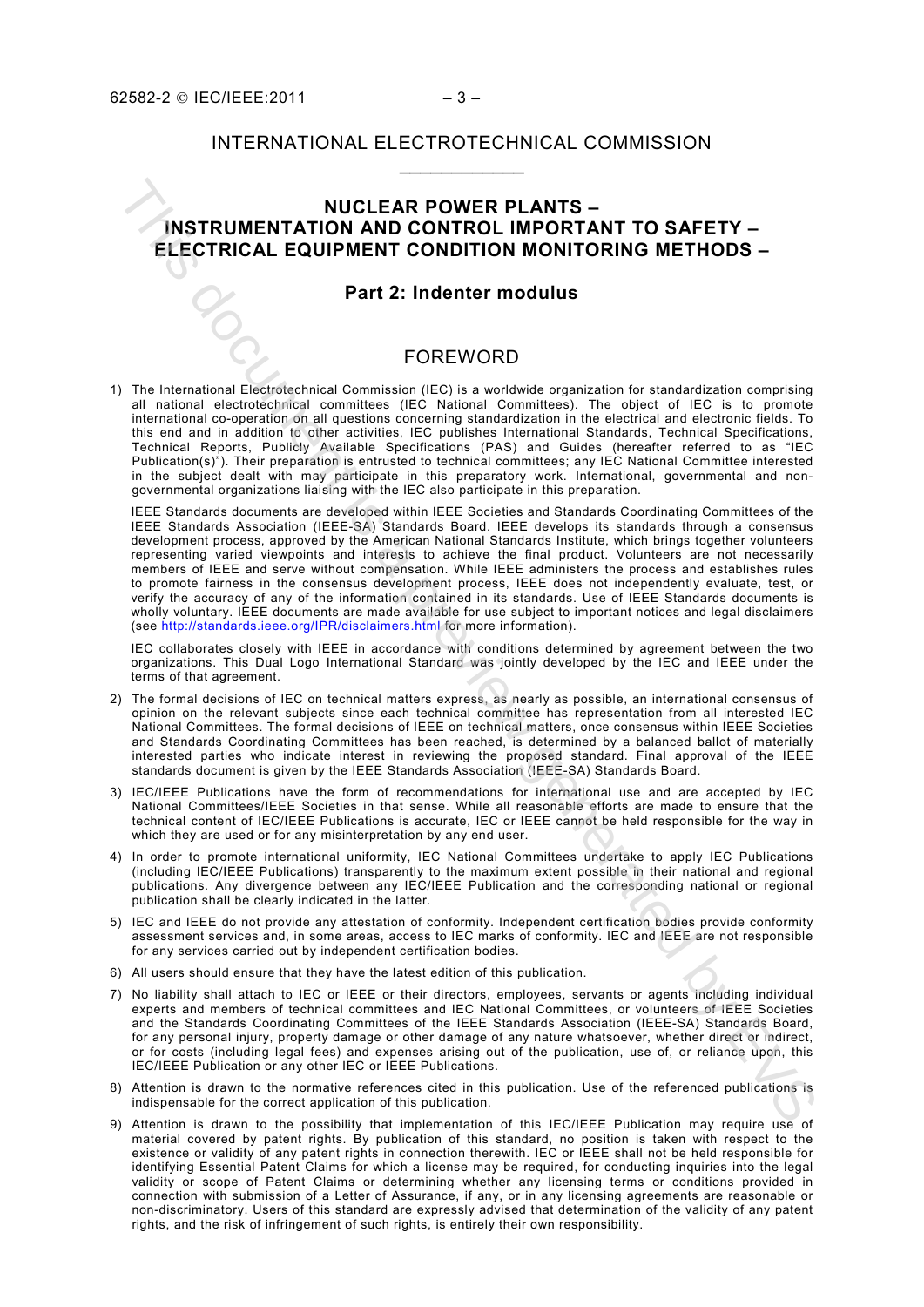New Previous C.

International Standard IEC/IEEE 62582-2 has been prepared by subcommittee 45A: Instrumentation and control of nuclear facilities, of IEC technical committee 45: Nuclear instrumentation, in cooperation with the Nuclear Power Engineering Committee of the Power & Energy Society of the IEEE1, under the IEC/IEEE Dual Logo Agreement between IEC and IEEE.

This publication is published as an IEC/IEEE Dual Logo standard.

The text of this standard is based on the following IEC documents:

| <b>FDIS</b>  | Report on voting |
|--------------|------------------|
| 45A/841/FDIS | 45A/850/RVD      |

Full information on the voting for the approval of this standard can be found in the report on voting indicated in the above table.

International standards are drafted in accordance with the rules given in the ISO/IEC Directives, Part 2.

A list of all parts of IEC/IEEE 62582 series, under the general title *Nuclear power plants –*  Instrumentation and control important to safety - Electrical equipment condition monitoring *methods*, can be found on the IEC website.

The IEC Technical Committee and IEEE Technical Committee have decided that the contents of this publication will remain unchanged until the stability date indicated on the IEC web site under "http://webstore.iec.ch" in the data related to the specific publication. At this date, the publication will be

- reconfirmed,
- withdrawn.
- replaced by a revised edition, or
- amended.

—————————

<span id="page-5-0"></span><sup>1</sup> A list of IEEE participants can be found at the following URL[:http://standards.ieee.org/downloads/62582-2/62582-2-](http://standards.ieee.org/downloads/62582-2/62582-2-2011/62582-2-2011_wg-participants.pdf) [2011/62582-2-2011\\_wg-participants.pdf.](http://standards.ieee.org/downloads/62582-2/62582-2-2011/62582-2-2011_wg-participants.pdf)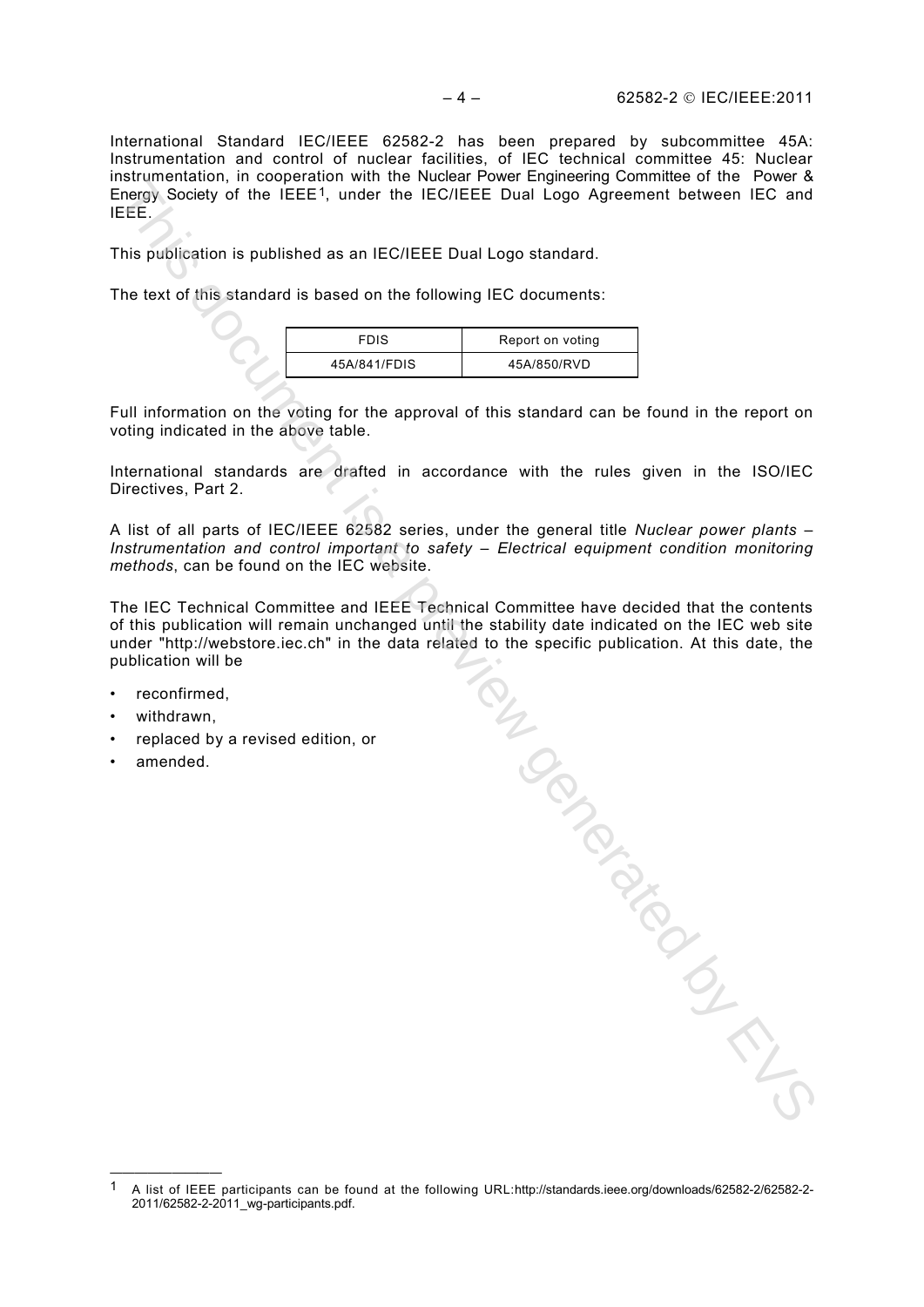# INTRODUCTION

#### **a) Technical background, main issues and organisation of this standard**

This part of this IEC/IEEE standard specifically focuses on indenter modulus methods for condition monitoring for the management of ageing of electrical equipment installed in nuclear power plants. The indenter method is commonly used to carry out measurements on cables (jackets, insulation) and o-rings.

This part of IEC/IEEE 62582 is the second part of the IEC/IEEE 62582. It contains detailed descriptions of condition monitoring based on indenter modulus measurements.

The IEC/IEEE 62582 series is issued with a joint logo which makes it applicable to the management of ageing of electrical equipment qualified to IEEE as well as IEC Standards.

Historically, IEEE Std 323-2003 introduced the concept and role that condition based qualification could be used in equipment qualification as an adjunct to qualified life. In equipment qualification, the condition of the equipment for which acceptable performance was demonstrated is the qualified condition. The qualified condition is the condition of equipment, prior to the start of a design basis event, for which the equipment was demonstrated to meet the design requirements for the specified service conditions. J Technical background, main issues and organisation of this standard<br>this part of this lifeCliff-E standard specifically focuses on indenter modulus methods for<br>condition monitoring for the management of ageng of electic

Significant research has been performed on condition monitoring techniques and the use of these techniques in equipment qualification as noted in NUREG/CR-6704, Vol. 2 (BNL - NUREG-52610) and JNES-SS-0903, 2009.

It is intended that this IEC/IEEE standard be used by test laboratories, operators of nuclear power plants, systems evaluators, and licensors.

## **b) Situation of the current standard in the structure of the IEC SC 45A standard series**

Part 2 of IEC/IEEE 62582 is the third level IEC SC 45A document tackling the specific issue of application and performance of indenter modulus measurements in management of ageing of electrical instrument and control equipment in nuclear power plants.

Part 2 of IEC/IEEE 62582 is to be read in association with part 1 of IEC/IEEE 62582, which provides background and guidelines for the application of methods for condition monitoring of electrical equipment important to safety of nuclear power plants.

For more details on the structure of the IEC SC 45A standard series, see item d) of this introduction.

# **c) Recommendations and limitations regarding the application of this standard**

It is important to note that this Standard establishes no additional functional requirements for safety systems.

### **d) Description of the structure of the IEC SC 45A standard series and relationships with other IEC documents and other bodies documents (IAEA, ISO)**

The top-level document of the IEC SC 45A standard series is IEC 61513. It provides general requirements for I&C systems and equipment that are used to perform functions important to safety in NPPs. IEC 61513 structures the IEC SC 45A standard series.

IEC 61513 refers directly to other IEC SC 45A standards for general topics related to categorisation of functions and classification of systems, qualification, separation of systems, defence against common cause failure, software aspects of computer-based systems,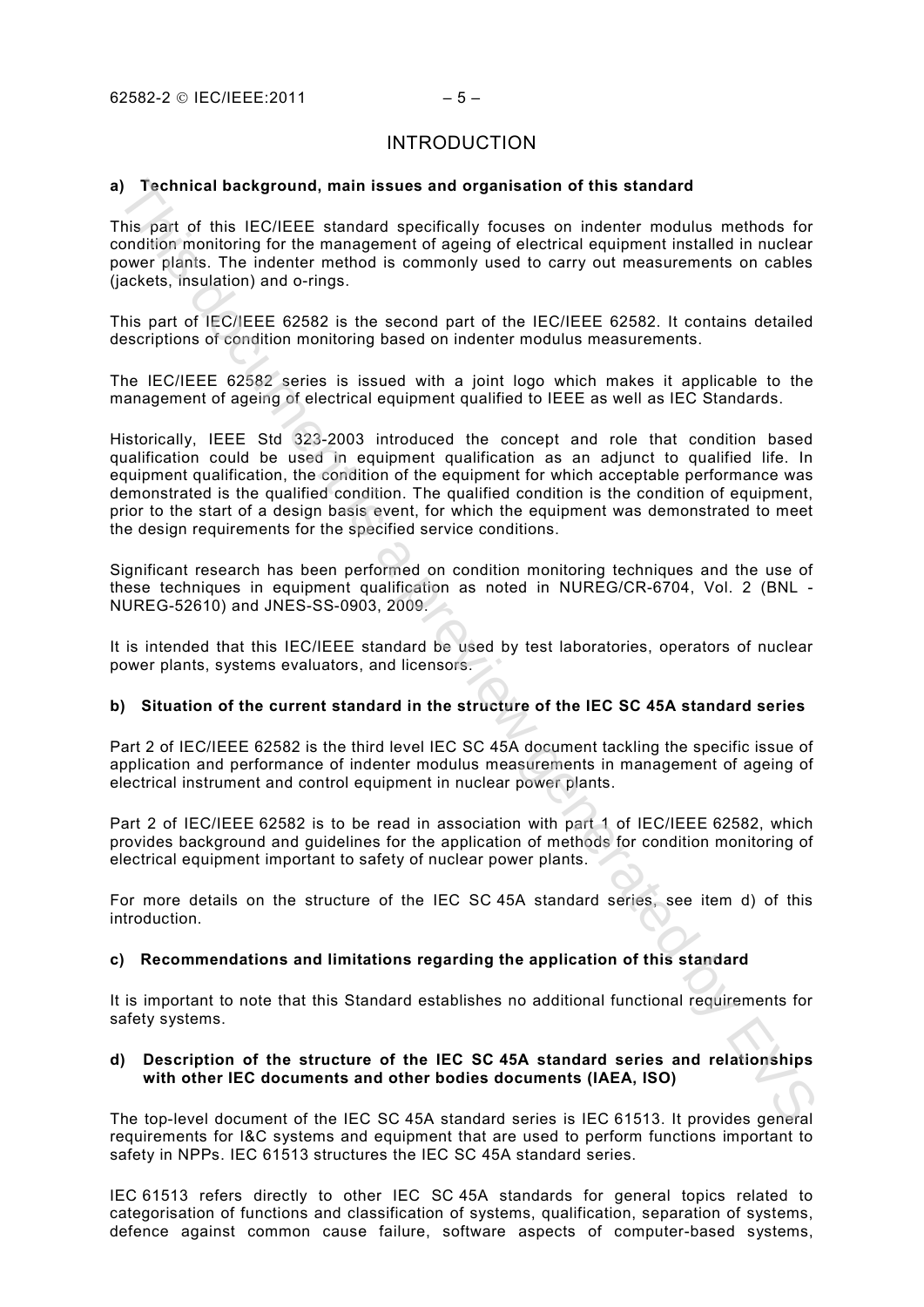hardware aspects of computer-based systems, and control room design. The standards referenced directly at this second level should be considered together with IEC 61513 as a consistent document set.

At a third level, IEC SC 45A standards not directly referenced by IEC 61513 are standards related to specific equipment, technical methods, or specific activities. Usually these documents, which make reference to second-level documents for general topics, can be used on their own.

A fourth level extending the IEC SC 45A standard series, corresponds to the Technical Reports which are not normative.

IEC 61513 has adopted a presentation format similar to the basic safety publication IEC 61508 with an overall safety life-cycle framework and a system life-cycle framework and provides an interpretation of the general requirements of IEC 61508-1, IEC 61508-2 and IEC 61508-4, for the nuclear application sector. Compliance with IEC 61513 will facilitate consistency with the requirements of IEC 61508 as they have been interpreted for the nuclear industry. In this framework IEC 60880 and IEC 62138 correspond to IEC 61508-3 for the nuclear application sector.

IEC 61513 refers to ISO as well as to IAEA 50-C-QA (now replaced by IAEA GS-R-3) for topics related to quality assurance (QA).

The IEC SC 45A standards series consistently implements and details the principles and basic safety aspects provided in the IAEA code on the safety of NPPs and in the IAEA safety series, in particular the Requirements NS-R-1, establishing safety requirements related to the design of Nuclear Power Plants, and the Safety Guide NS-G-1.3 dealing with instrumentation and control systems important to safety in Nuclear Power Plants. The terminology and

and control systems impoutant to safety in whole used by the IAEA.